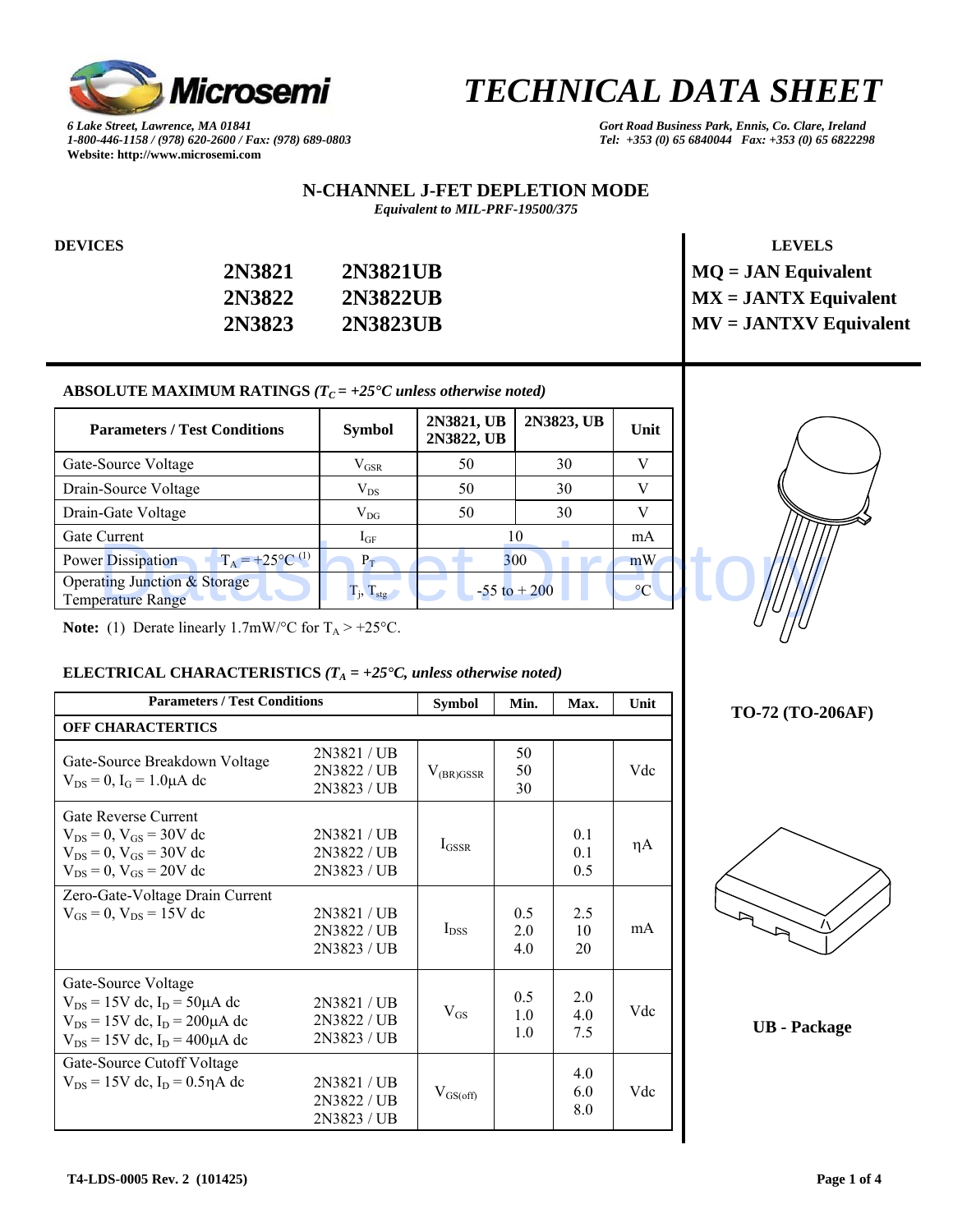

*6 Lake Street, Lawrence, MA 01841 Gort Road Business Park, Ennis, Co. Clare, Ireland 1-800-446-1158 / (978) 620-2600 / Fax: (978) 689-0803 Tel: +353 (0) 65 6840044 Fax: +353 (0) 65 6822298*  **Website: http://www.microsemi.com** 

# **DYNAMIC CHARACTERISTICS**

| <b>Parameters / Test Conditions</b>                                    |                             | <b>Symbol</b>   | Min. | Max. | Unit    |
|------------------------------------------------------------------------|-----------------------------|-----------------|------|------|---------|
| Small-Signal Common Source, Short-Circuit Forward Transfer Admittance  |                             |                 |      |      |         |
| $V_{GS} = 0$ , $V_{DS} = 15V$ dc, $f = 1.0kHz$                         | 2N3821 / UB                 | $ y_{fs} ^1$    | 1500 | 4500 | $\mu S$ |
|                                                                        | 2N3822 / UB                 |                 | 3000 | 6500 |         |
|                                                                        | 2N3823 / UB                 |                 | 3500 | 6500 |         |
| Small-Signal, Common Source, Short-Circuit Output Admittance           |                             |                 |      |      |         |
| $V_{GS} = 0$ , $V_{DS} = 15V$ dc, $f = 1.0kHz$                         | 2N3821 / UB                 |                 |      | 10   |         |
|                                                                        | 2N3822 / UB                 | $ y_{os} $      |      | 20   | $\mu S$ |
|                                                                        | 2N3823 / UB                 |                 |      | 35   |         |
| Small-Signal, Common-Source Short-Circuit Input Capacitance            |                             |                 |      |      |         |
| $V_{GS} = 0V$ dc, $V_{DS} = 15V$ dc, $100kHz \le f \le 1.0MHz$         |                             | $C_{iss}$       |      | 6.0  | pF      |
|                                                                        |                             |                 |      |      |         |
| Small-Signal, Common-Source Reverse Transfer Capacitance               |                             |                 |      |      |         |
| $V_{DS} = 15V$ dc, $V_{GS} = 0$ , $100kHz \le f \le 1.0MHz$            | 2N3821 / UB                 | $C_{\rm rss}$   |      | 3.0  | pF      |
|                                                                        | 2N3822 / UB                 |                 |      | 3.0  |         |
|                                                                        | 2N3823 / UB                 |                 |      | 2.0  |         |
| Small-Signal, Common-Source, Short-Circuit Forward Transfer Admittance |                             |                 |      |      |         |
| $V_{GS} = 0$ , $V_{DS} = 15V$ dc, $f = 100MHz$                         | 2N3821 / UB                 |                 | 1500 |      |         |
| $f = 100MHz$                                                           | 2N3822 / UB                 | $ y_{fs} ^3$    | 3000 |      | $\mu S$ |
| $f = 200$ MHz                                                          | 2N3823 / UB                 |                 | 3200 |      |         |
| Small-Signal, Common-Source Short-Circuit Input Conductance            |                             |                 |      |      |         |
| $V_{GS} = 0$ , $V_{DS} = 15V$ dc, $f = 200MHz$                         | 2N3823 (only)               | $g_{is}$        |      | 800  | $\mu S$ |
|                                                                        |                             |                 |      |      |         |
| Small-Signal, Common-Source Short-Circuit Output Conductance           |                             |                 |      |      |         |
| $V_{GS} = 0$ , $V_{DS} = 15V$ dc, $f = 200MHz$                         | 2N3823 (only)               | $g_{os}$        |      | 200  | $\mu S$ |
|                                                                        |                             |                 |      |      |         |
| Common Source Spot Noise Figure                                        |                             |                 |      |      |         |
| $V_{GS} = 0$ , $V_{DS} = 15V$ dc, $R_G = 1M\Omega$                     |                             | NF <sup>1</sup> |      |      |         |
| $f = 10Hz$                                                             | 2N382, 2N3822 / UB          |                 |      | 5.0  | dB      |
| $f = 1.0$ kHz                                                          | 2N3821, 2N3822, 2N3823 / UB |                 |      | 2.0  |         |
| Common Source Spot Noise Figure                                        |                             |                 |      |      |         |
| $V_{GS} = 0$ , $V_{DS} = 15V$ dc, $R_G = 1k\Omega$                     | $2N3823 / UB$ (only)        | NF <sup>2</sup> |      | 2.5  | dB      |
| $f = 105 MHz$                                                          |                             |                 |      |      |         |
|                                                                        |                             |                 |      |      |         |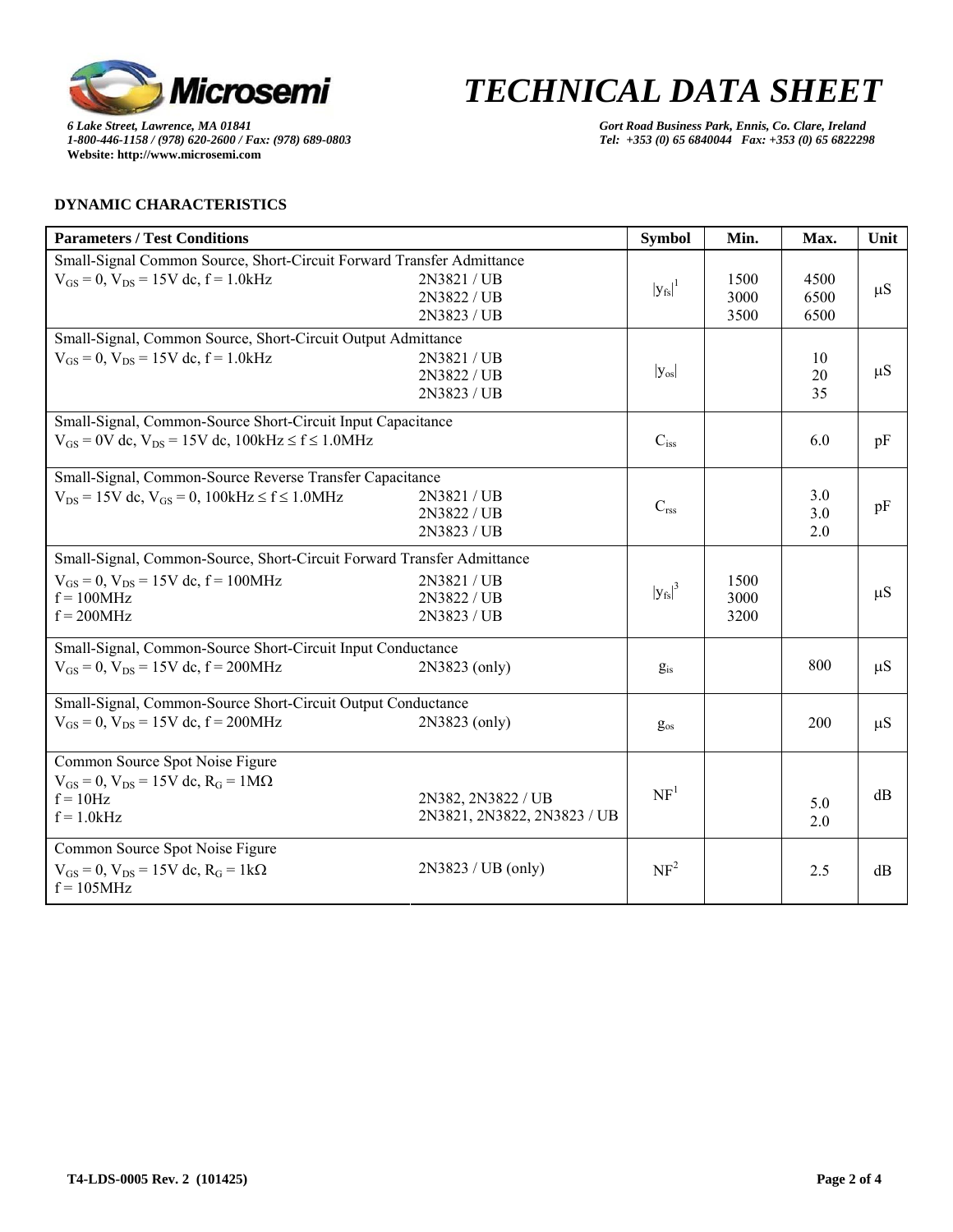

*6 Lake Street, Lawrence, MA 01841 Gort Road Business Park, Ennis, Co. Clare, Ireland 1-800-446-1158 / (978) 620-2600 / Fax: (978) 689-0803 Tel: +353 (0) 65 6840044 Fax: +353 (0) 65 6822298*  **Website: http://www.microsemi.com** 

# **PACKAGE DIMENSIONS**



| Dimensions   |                 |      |              |       |              |
|--------------|-----------------|------|--------------|-------|--------------|
| Ltr          | <b>Inches</b>   |      | Millimeters  |       | <b>Notes</b> |
|              | Min             | Max  | Min          | Max   |              |
| CD           | .178            | .195 | 4.52         | 4.95  |              |
| CН           | .170            | .210 | 4.32         | 5.33  |              |
| HD           | .209            | .230 | 5.31         | 5.84  |              |
| L1           |                 | .050 |              | 1.27  |              |
| L2           | .250            |      | 6.35         |       |              |
| LC           | $.100$ TP       |      | 2.54 TP      |       |              |
| LD           | .016            | .021 | 0.41<br>0.53 |       | 2, 6         |
| LL           | .500            | .750 | 12.70        | 19.05 | 6            |
| LU           | .016            | .019 | 0.41         | 0.48  | 3, 6         |
| Q            |                 | .040 |              | 1.02  |              |
| $\mathbf{r}$ |                 | .007 |              | 0.18  |              |
| TL           | .028            | .048 | 0.71         | 1.22  | 8            |
| TW           | .036            | .046 | 0.91         | 1.17  |              |
| $\alpha$     | $45^{\circ}$ TP |      |              |       |              |

#### **NOTE:**

- \* 1 Dimensions are in inches. Millimeters are given for general information only.
- 2 Measured in the zone beyond .250 (6.35 mm) from the seating plane.
- 3 Measured in the zone .050 (1.27 mm) and .250 (6.35 mm) from the seating plane.
- 4 When measured in a gauging plane  $.054 + .001$ ,  $-.000 (1.37 + .3, -.00$  mm) before the seating plane of the transistor, maximum diameter leads shall be within .007 (.18 mm) of their true location relative to a maximum width tab. Smaller diameter leads shall fall within the outline of the maximum diameter lead tolerance.
- 5 The active elements are electrically insulated from the case.
- 6 All 4 leads.
- 7 Lead 1 is the source, lead 2 is the drain, lead 3 is the gate, and lead 4 is the case.
- 8 Symbol TL is measured from HD maximum.
- 9 In accordance with ASME Y14.5M, diameters are equivalent to φx symbology.

# **\*FIGURE 1** Physical dimensions (similar to TO-72)